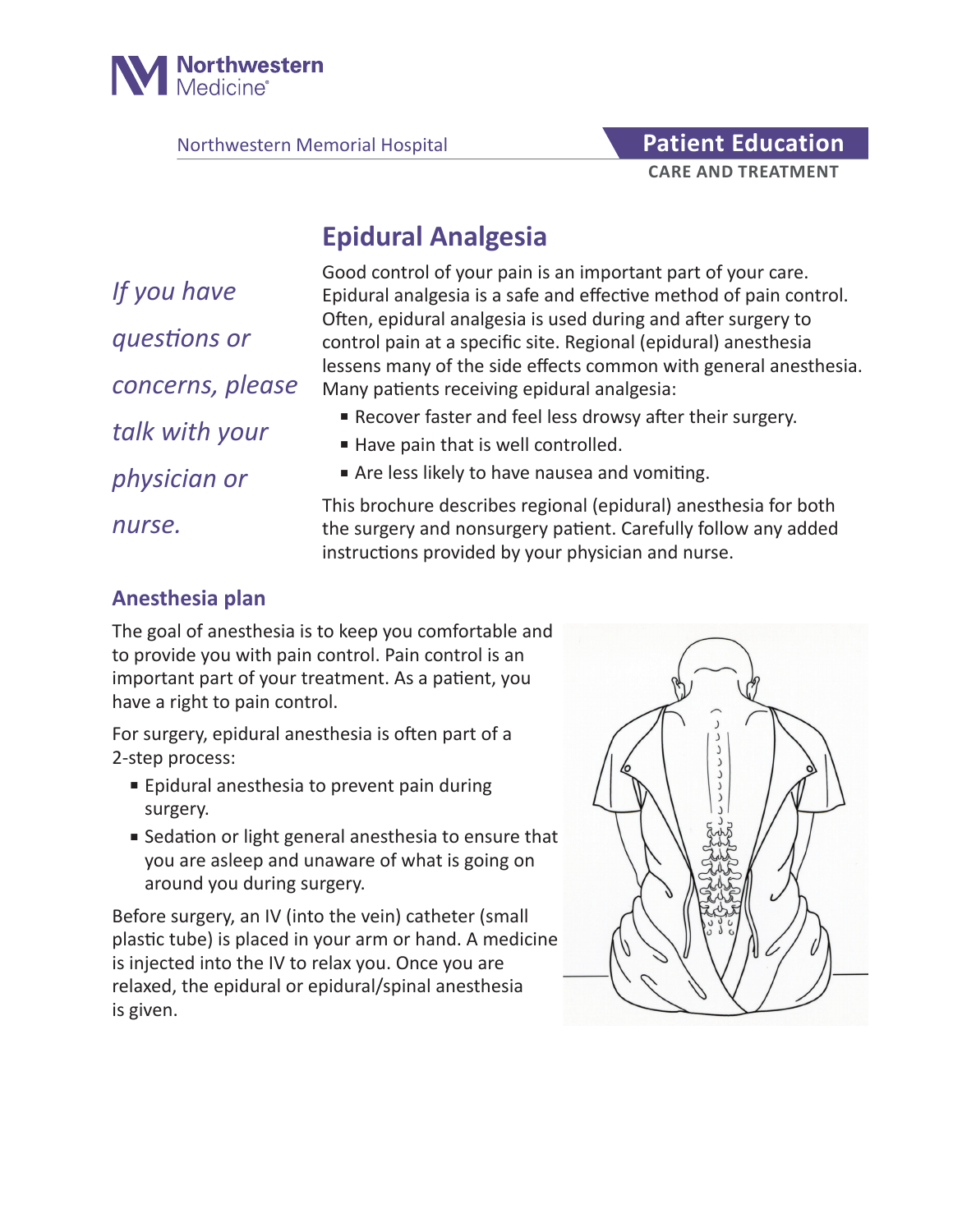### **Procedure**

Under sterile conditions, a catheter is placed in the epidural space located around the spinal cord in your lower back. The actual catheter does not go near the spinal cord but lies outside the membrane covering the spinal cord.

Numbing medicine (local anesthetic) and a narcotic pain medicine are given through this catheter. They spread to the nerves to control pain. Depending on your surgery, you may be numb from the waist to your toes, and you will not be able to move your legs.



#### **Pain management**

Once the epidural catheter is in place, it can be used for either chronic or post-surgery pain management. A small dose of numbing medicine and narcotic pain medicine is given continuously through a pump. The smaller doses allow you to move your legs without having pain.

The pump allows you to give yourself added medicine by pushing a hand-held button. This button is for patient use only. Family members or visitors should never press the button without your consent. When someone other than you presses the button, they may be placing you at risk of getting too much medicine or medicine you do not need.

Most patients using epidural analgesia have:

- More pain-free movement.
- Fewer complications due to bed rest.
- Longer-lasting pain relief.
- Fewer medicine side effects.

Epidural analgesia may cause some unwanted side effects. Medicine will be given to manage these side effects. Please tell your physician or nurse if you have:

- Problems urinating
- Increased pain
- Nausea
- Itching
- Numbness in your legs, or weakness in moving your legs or feet